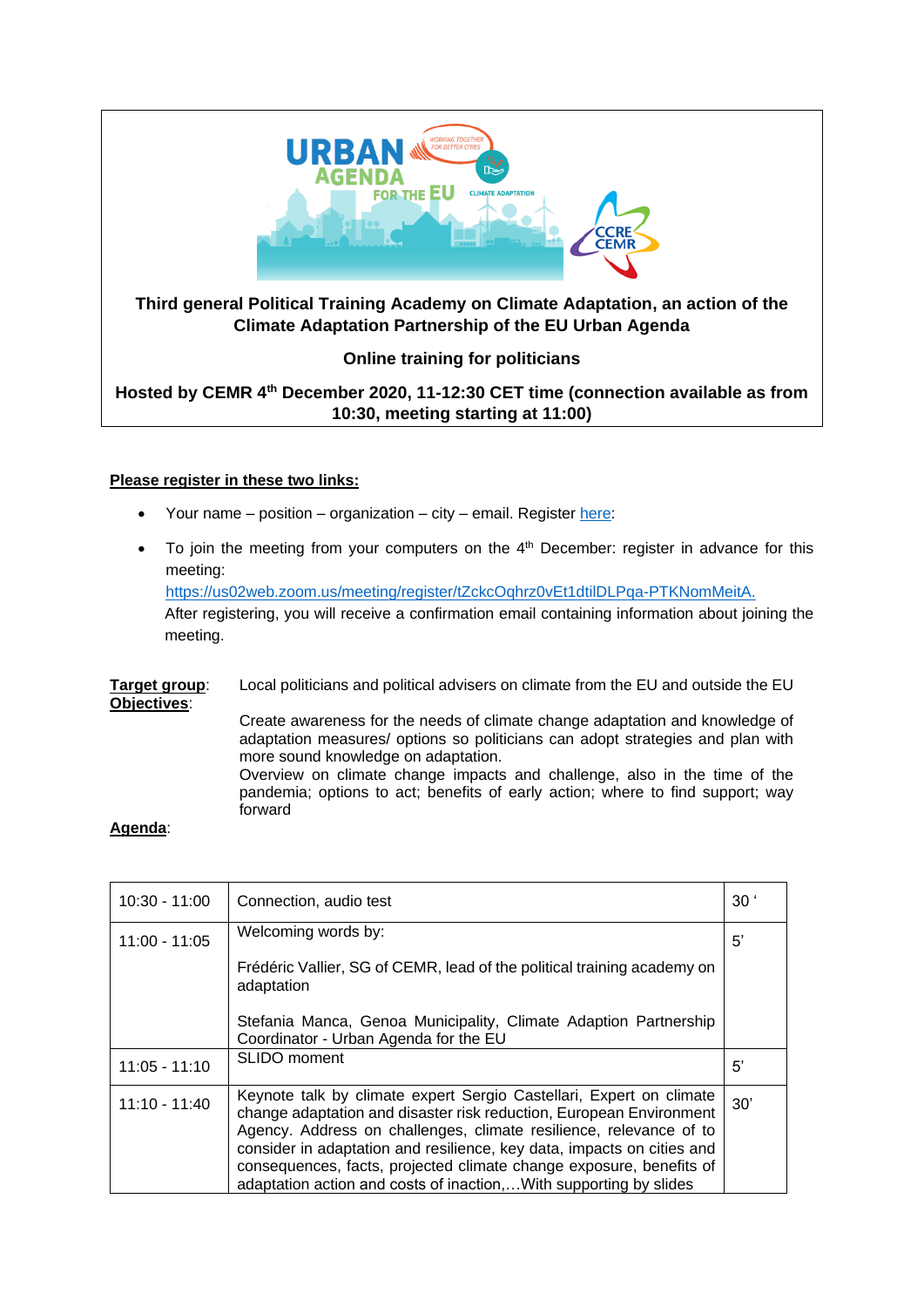| 11:40 - 12:00   | Share experience from politicians on their work on adaptation,<br>resilience plans, lessons learnt from COVID linked to climate, climate<br>justice, different approaches to tackle adaptation,<br>new<br>SEACAPS,(short interventions by politicians):                                                                                                                                                                                                                                                                                                                                                                                                                                             | 20' |
|-----------------|-----------------------------------------------------------------------------------------------------------------------------------------------------------------------------------------------------------------------------------------------------------------------------------------------------------------------------------------------------------------------------------------------------------------------------------------------------------------------------------------------------------------------------------------------------------------------------------------------------------------------------------------------------------------------------------------------------|-----|
|                 | Cllr. Anna Richardson, Political Sustainability Spokesperson,<br>$\bullet$<br>City of Glasgow, host of one local academy in 2019<br>Matteo Campora, Deputy Mayor, resilience, environment,<br>$\bullet$<br>sustainable development and mobility portfolio from Genoa<br>Municipality, host of one local academy in 2019<br>Mayor Mario Guarente, City of Potenza, member of the<br>$\bullet$<br>Adaptation Partnership, host of one local academy in 2020<br>Mayor Belinda Gottardi, City of Castelmaggiore, CEMR<br>$\bullet$<br>spokesperson on climate<br>Mayor outside the EU: Mr John Leo Chome, CEO of Lilongwe<br>City, Malawi, future member of Covenant of Mayors in Sub<br>Saharan Africa |     |
| $12:00 - 12:25$ | Q&A from the audience to the speakers, moderated by CEMR                                                                                                                                                                                                                                                                                                                                                                                                                                                                                                                                                                                                                                            | 25' |
| 12:25 - 12:30   | Conclusions by Liviu Stirbat, Deputy Head of Unit on Adaptation, DG<br>Clima, European Commission                                                                                                                                                                                                                                                                                                                                                                                                                                                                                                                                                                                                   | 5'  |
| 12:30           | End of training                                                                                                                                                                                                                                                                                                                                                                                                                                                                                                                                                                                                                                                                                     |     |

### **Information to be covered during the training**:

- Present the report which has collected material from previous local and general academies within the Urban Adaptation Partnership
- Present current climate adaptation challenges, resilience concept
- Refer briefly to the new EU Adaptation Strategy (by the Commission)
- Refer to the EEA report on cities released recently
- How COVID is impacting climate change: competition of crisis, complementarity, opportunities
- Have an exchange of views with politicians based on this information

**Trainer of this session:** Sergio Castellari. Expert on climate change adaptation and disaster risk reduction. European Environment Agency. Kongens Nytorv 6, 1050 Copenhagen, Denmark, [Sergio.castellari@eea.europa.eu](mailto:Sergio.castellari@eea.europa.eu)

**Lead of he training academies within the Urban Partnership on adaptation of the Urban Agenda:**  Eva Baños de Guisasola, Policy Adviser – Environment, Energy and Climate, Council of European Municipalities and Regions.Brussels, Belgium. [Eva.banosdeguisasola@ccre-cemr.org.](mailto:Eva.banosdeguisasola@ccre-cemr.org) Tel. +32 2 213 86 99; Skype: eva.banos.de.guisasola. [www.ccre.org](http://www.ccre.org/)

### **Background of the Climate Adaptation Partnership**

The [Urban Agenda](https://ec.europa.eu/futurium/en/urban-agenda) for the EU was launched in May 2016 with the [Pact of Amsterdam.](https://ec.europa.eu/futurium/en/content/pact-amsterdam) It represents a new multi-level working method promoting cooperation between Member States, cities, the European Commission and other stakeholders in order to stimulate growth, liveability and innovation in the cities of Europe and to identify and successfully tackle social challenges.

The Urban agenda has 14 partnerships, and one of them focuses on [Climate Adaptation.](https://ec.europa.eu/futurium/en/node/2223) This one was set up in 2017 as a multilevel and cross-sectoral cooperation instrument and delivery mechanism for the priority theme Climate Adaptation. The objective of the Partnership has been defined as: "*To anticipate the adverse effects of climate change and take appropriate action to prevent or minimise the damage it can cause to Urban Areas. The focus will be on: vulnerability assessments, climate resilience and risk management (including the social dimension of climate adaptation strategies).*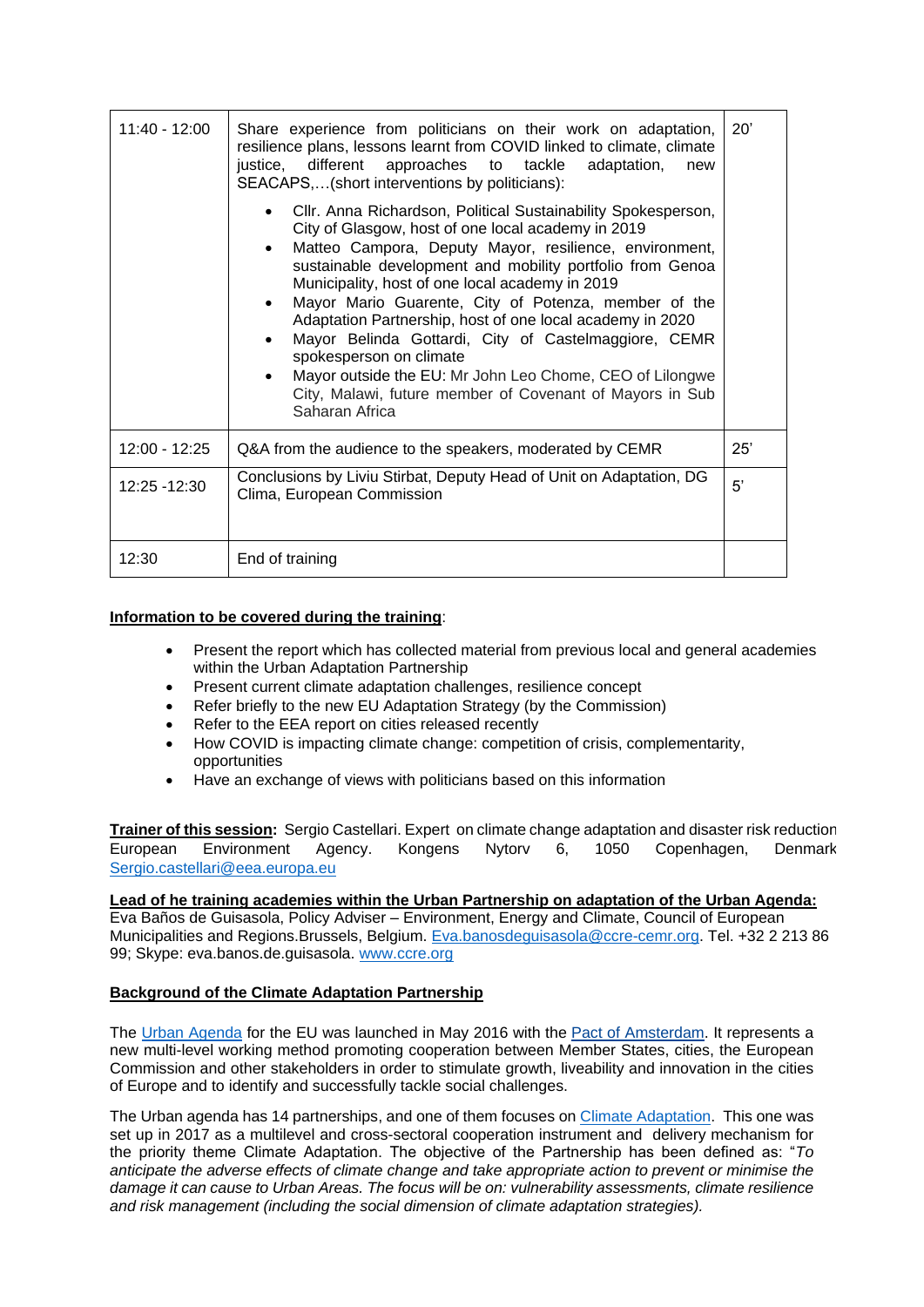The Partnership has developed an Action Plan to provide concrete proposals for the design of future and the revision of existing EU legislation, instruments and initiatives relating to the adaptation to climate change in urban areas in the EU. Its purpose is to operationalise suggested policy and governance solutions for the identified key bottlenecks hindering successful adaptation to climate change in the EU urban areas consists of 10 actions for Better Regulation, Better Funding and Better Knowledge.

The climate adaptation Partnership continues now implementing all the activities of the action plan. And one of the actions is (Action K3): "Political Training Academy on Climate Adaptation". This action has been led by the Council of European Municipalities and Regions (CEMR) in collaboration with other partners: EUROCITIES and cities of Glasgow, Genova, Loulé and Potenza.

Not every local politician has in-depth knowledge of what climate adaptation means to a city and its' citizens. Politicians can thus benefit from a targeted training dedicated to them on climate adaptation in the urban context. Multiple training sessions for politicians are therefore organized by the Climate Adaptation Partnership to provide general information on what adaptation means for cities, raise awareness of the costs of inaction and provide knowledge of the co-benefits of adaptation actions.

There have been 3 general and 3 local academies: **General academies**: Oslo, 22nd May 2019 in the context of the Urban Future Forum; Brussels, 9 October 2019, in the context of the European Week of Cities and Regions; Online (hosted from CEMR in Brussels) on 4th December 2020. **Local academies:** Glasgow 19th June 2019; Genova, 26 November 2019; Potenza, 17 February 2020. This last (online) training general academy will be the last one of these series of academies and will present some general conclusions from the process.

### **Speakers and bio**



### **Frédéric Vallier, SG of CEMR, lead of the political training academy on adaptation**

Frédéric Vallier has been Secretary General of the Council of European Municipalities and Regions (CEMR) since February 2010. Expert in European and international affairs at the local and regional levels and city diplomacy, he has over thirty years of experience working with local and regional authorities. As Secretary General of CEMR, he campaigns for the full recognition of local and regional governments as strategic partners of the European integration and calls for a Europe closer to its citizens and their first levels of democracy. He also

represents European Local Governments in the Global Task Force of Local and Regional Governments and United Cities and Local Governments to the United Nations. He holds an Executive Master's Degree in public management from Sciences Po Paris. *The Council of European Municipalities and Regions (CEMR), created in 1951, is the largest and most senior organisation representing cities and regions and their associations from 41 European countries, including all EU member states, South-East Europe, Eastern neighbourhood countries and Turkey.*

**Stefania Manca, Genoa Municipality,** Resilience Manager, Economic Development Innovation Strategic Projects Department**. Climate Adaption Partnership Coordinator - Urban Agenda for the EU.** 

Degree in Natural Sciences at Genoa University, Specialization in Smart City - Territorial Economic Planning and Development, Master in Information Systems for the Territory and the Environment (GIS). Expert Evaluator of proposal LC-CLA-H2020, trainer in EU project submission and management. Employed by the Municipality of Genoa since 2011, from January 2020 officially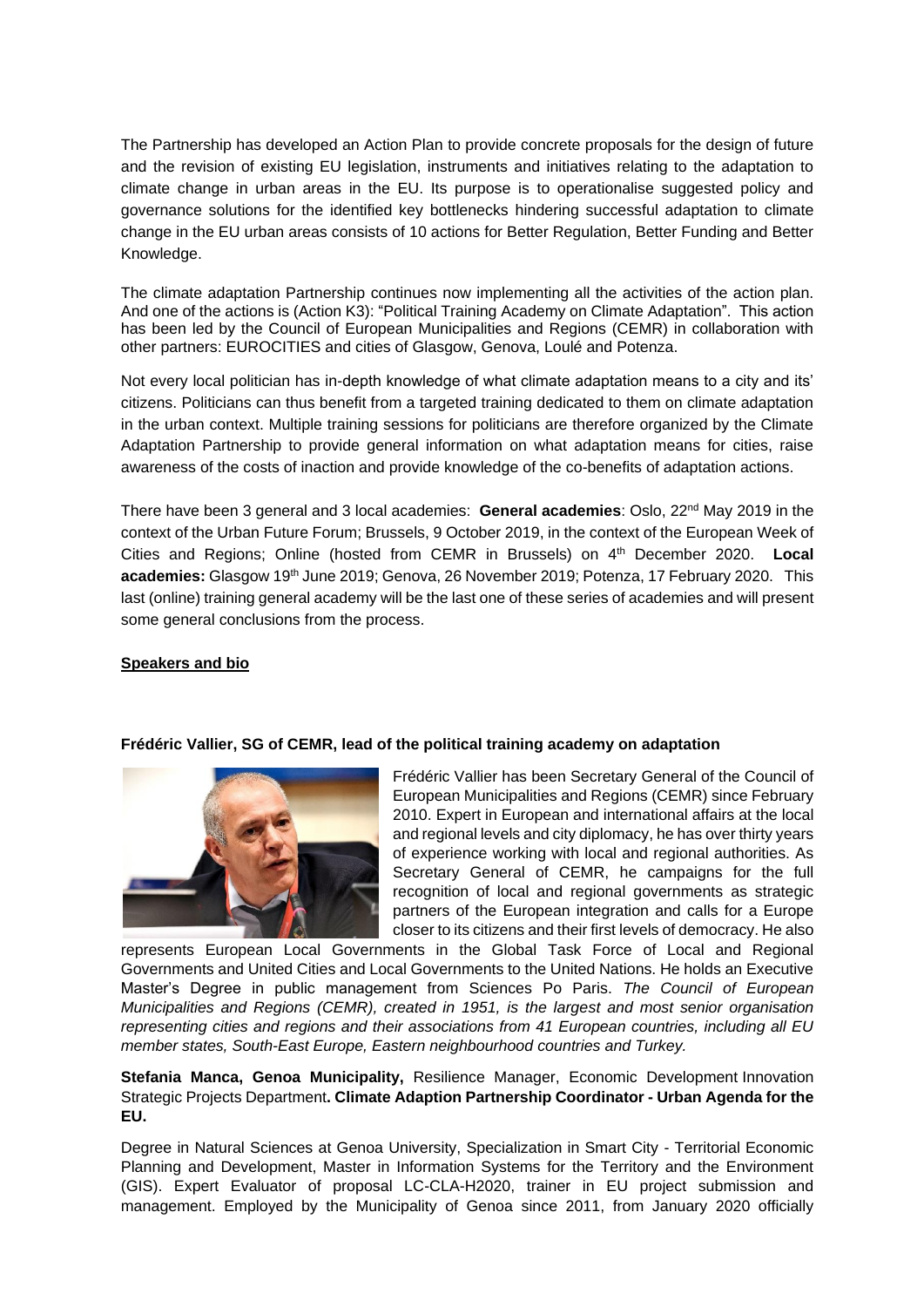

appointed as Resilience Manager of the city of Genoa. In charge of developing the urban resilience strategy initiative so-called "Genova Lighthouse City" coherent to international agendas, projects and frameworks, and to operationalise it in the forthcoming Action Plan Genova 2050. Coordinator of the Climate Adaptation Partnership belonging to Urban Agenda for the EU (Pact of Amsterdam 2016). Previously territorial planner involved in urban, environmental and forestry works, ICT developer of services at local and regional scale. Areas of interest: innovation technology,

sustainable development, multi-level governance policies and actions, Resilience at 360°, Adaptation to Climate Change, local national and international networking, Doughnut economy application, shared and participatory planning.

# **Sergio Castellari, Expert on climate change adaptation and disaster risk reduction, European Environment Agency**

**Cllr. Anna Richardson, Political Sustainability Spokesperson, City of Glasgow**

**Matteo Campora, Deputy Mayor of Genoa on Transport, Integrated Mobility, Environment, Waste cycle, Animals, Energy, Resilience and Sustainability, Management and Control of the main in-housing companies** (Iren S.p.a., Amiu S.p.a., Amt S.p.a., Genova Parcheggi S.p.a., Farmacie Genovesi S.r.l., Bagni Marina Genovese S.r.l.).



Born in Genoa on January 4, 1971. Law Degree at the University of Genoa in 1995. He has been a civil lawyer since 1999, from 2002 with a law multidisciplinary firm on Civil, Debt Collection, Real Estate / Commercial and Corporate, Labor Agency Contract. Legal consultancy for national trade union agents and representatives, leading national companies in the energy sector, real estate and facility productive sectors. Supervisor Body in many companies. Knight Order of Merit of the Italian Republic.

### **Mayor Mario Guarente, City of Potenza, member of the Adaptation Partnership**

36 years old, born and raised in Potenza. Married to Annamaria, freelance in the insurance consultancy sector. He ran for local elections in 2009 in support of the centerright coalition. Member of the Movement for Autonomies, in2010 as regional secretary of young members and then as citizen secretary in 2011, he is a founding member and president of the the the cultural association "Ennesima Potenza". In 2014 he was elected at the Municipal Council of Potenza in a centerright civic list and he was pro-tempore President of the IV Council Commission, vice-president of the III and IV, member of the Electoral Commission. Since June 2019 he is Mayor of the City of

Potenza, capital city of Basilicata Region. Since december 2019 he is an alternate member of the Committee of the Regions. He is vice president of National Association of Italian Municipality of Basilicata (ANCI Basilicata) and the national delegate of ANCI for labor and training policies.